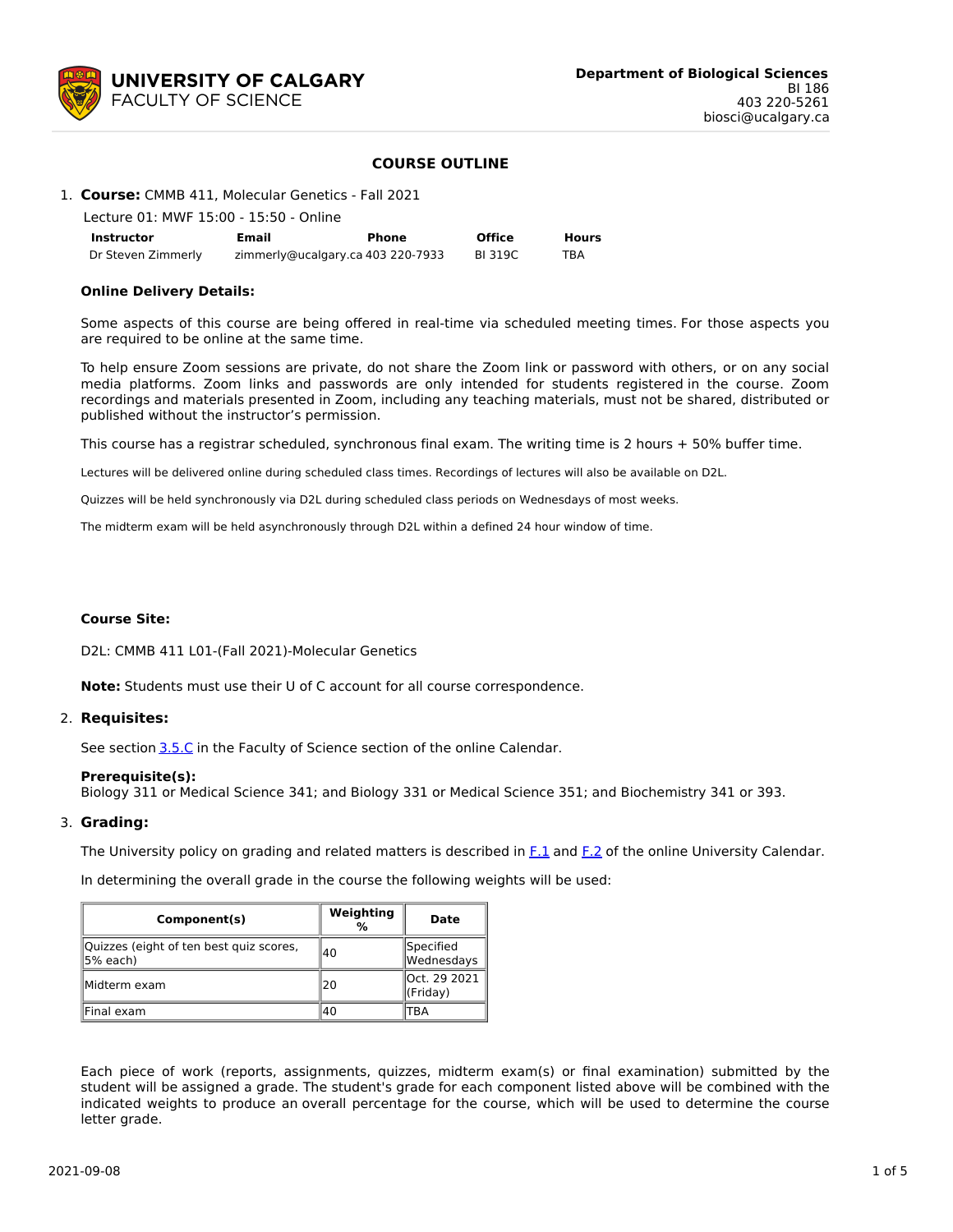The conversion between a percentage grade and letter grade is as follows.

|                                | <u>л</u> | -    | А.<br>÷ |     |     | . .  |      |     |     | -    | Ð<br>м |
|--------------------------------|----------|------|---------|-----|-----|------|------|-----|-----|------|--------|
| <b>Minimum</b><br>। % Reauired | 95 %     | 90 % | 87 %    | 84% | 81% | 78 % | 75 % | 72% | 69% | 66 % | 60 %   |

There will be ten quizzes conducted via D2L on specified Wednesdays, each of which should take approximately 15 minutes to complete. Each quiz will cover only material from the previous week's lectures (MWF) unless noted otherwise. Dates for the quizzes will be Sept. 15, 22, 29, Oct. 6, 13, 20, 27, Nov. 3, 10, 17, 24 and Dec. 1. For these class sessions there will be no lecture; instead the corresponding lecture will be posted on D2L.

The midterm exam will be held on October 29, and will be available on D2L from 8:00 AM October 29 (Friday) to 8:00 AM October 29 (Saturday).

A synchronous two-hour final exam will be scheduled by the registrar's office. Students will have three hours to complete the exam to account for any issues. Time will be adjusted for SAS students if needed, and accommodations for students will be done on a case-by-case basis.

This course will have a final exam that will be scheduled by the Registrar. The Final [Examination](https://www.ucalgary.ca/registrar/exams) Schedule will be published by the Registrar's Office approximately one month after the start of the term. The final exam for this course will be designed to be completed within 2 hours.

The final exam will be administered using an on-line platform. Per sectio[nG.5](https://www.ucalgary.ca/pubs/calendar/current/g-5.html) of the online Academic Calendar, timed final exams administered using an on-line platform, such as D2L, will be available on the platform. Due to the scheduling of the final exams, the additional time will be added to **the end** of the registrar scheduled **synchronous** exam to support students. This way, your exam schedule accurately reflects the **start time** of the exam for any **synchronous** exams. E.g. If a **synchronous** exam is designed for 2 hours and the final exam is scheduled from 9-11am in your student centre, the additional time will be added to the **end** time of the **synchronous** exam. This means that if the exam has a 1 hour buffer time, a synchronous exam would start at 9 am and finish at 12pm.

The University of Calgary offers a [flexible](https://www.ucalgary.ca/pubs/calendar/current/f-1-3.html) grade option, Credit Granted (CG) to support student's breadth of learning and student wellness. Faculty units may have additional requirements or restrictions for the use of the CG grade at the faculty, degree or program level. To see the full list of Faculty of Science courses where CG is not eligible, please visit the following website: [https://science.ucalgary.ca/current-students/undergraduate/program](https://science.ucalgary.ca/current-students/undergraduate/program-advising/flexible-grading-option-cg-grade)advising/flexible-grading-option-cg-grade

## 4. **Missed Components Of Term Work:**

The university has suspended the requirement for students to provide evidence for absences. Please do not attend medical clinics for medical notes or Commissioners for Oaths for statutory declarations.

In the event that a student legitimately fails to submit any online assessment on time (e.g. due to illness etc...), please contact the course coordinator, or the course instructor if this course does not have a coordinator to arrange for a re-adjustment of a submission date. Absences not reported within 48 hours will not be accommodated. If an excused absence is approved, one possible arrangement is that the percentage weight of the legitimately missed assignment could also be pro-rated among the components of the course. This option is at the discretion of the coordinator and may not be a viable option based on the design of this course.

There will be no make-up quizzes; however, students may miss two quizzes during the term, because only the eight best quiz scores will be included in the final grade calculation. Students who will miss more than two quizzes due to exceptional circumstances such as an extended illness should contact the instructor.

## 5. **Scheduled Out-of-Class Activities:**

There are no scheduled out of class activities for this course.

## 6. **Course Materials:**

Required Textbook(s):

Watson, Baker, Bell, Gann, Levine, Losick,Molecular Biology of the Gene, 7th edition : Pearson.

In order to successfully engage in their learning experiences at the University of Calgary, students taking online, remote and blended courses are required to have reliable access to the following technology:

A computer with a supported operating system, as well as the latest security, and malware updates;

- A current and updated web browser;
- Webcam/Camera (built-in or external);
- Microphone and speaker (built-in or external), or headset with microphone;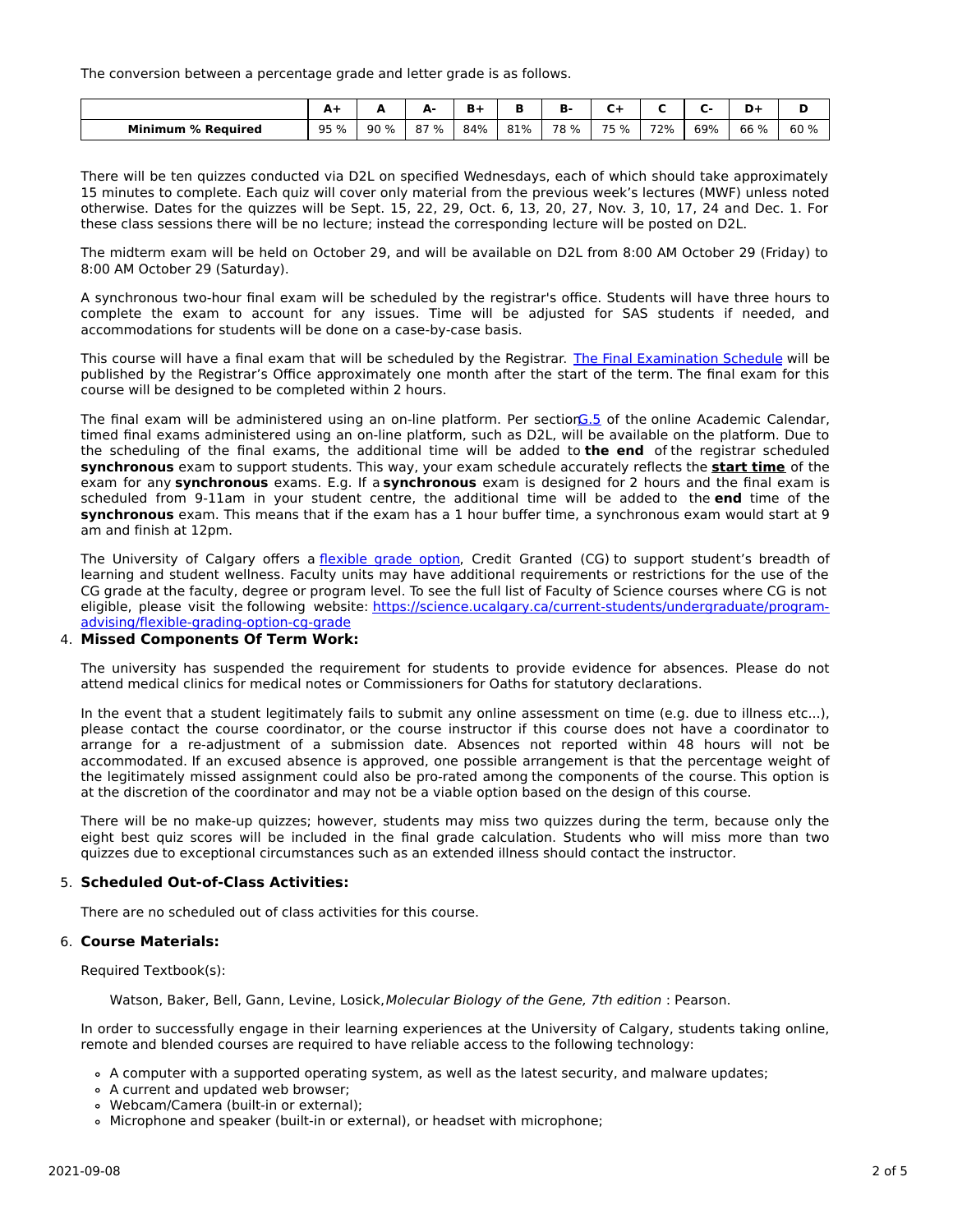- Current antivirus and/or firewall software enabled;
- Stable internet connection.

For more information please refer to the UofC **[ELearning](https://elearn.ucalgary.ca/technology-requirements-for-students) online website.** 

## 7. **Examination Policy:**

No calculators are required for quizzes or exams. During online assessments, students are permitted to access textbooks and notes, but are not permitted to use other resources or to communicate with others.

Students should also read the Calendar, [Section](http://www.ucalgary.ca/pubs/calendar/current/g.html) G, on Examinations.

## 8. **Approved Mandatory And Optional Course Supplemental Fees:**

There are no mandatory or optional course supplemental fees for this course.

## 9. **Writing Across The Curriculum Statement:**

For all components of the course, in any written work, the quality of the student's writing (language, spelling, grammar, presentation etc.) can be a factor in the evaluation of the work. See also Section [E.2](http://www.ucalgary.ca/pubs/calendar/current/e-2.html) of the University Calendar.

## 10. **Human & Living Organism Studies Statements:**

Students will not participate as subjects or researchers in human studies.

See also [Section](http://www.ucalgary.ca/pubs/calendar/current/e-5.html) E.5 of the University Calendar.

**STUDIES IN THE BIOLOGICAL SCIENCES INVOLVE THE USE OF LIVING AND DEAD ORGANISMS.** Students taking laboratory and field-based courses in these disciplines can expect involvement with and experimentation on such materials. Students perform dissections on dead or preserved organisms in some courses. In particular courses, students experiment on living organisms, their tissues, cells, or molecules. Sometimes field work requires students to collect a variety of living materials by many methods, including humane trapping.

All work on humans and other animals conforms to the Helsinki Declaration and to the regulations of the Canadian Council on Animal Care. The Department strives for the highest ethical standards consistent with stewardship of the environment for organisms whose use is not governed by statutory authority. Individuals contemplating taking courses or majoring in one of the fields of study offered by the Department of Biological Sciences should ensure that they have fully considered these issues before enrolling. Students are advised to discuss any concern they might have with the Undergraduate Program Director of the Department.

Students are expected to be familiar with **[Section](http://www.ucalgary.ca/pubs/calendar/current/sc-4-1.html) SC.4.1** of the University Calendar.

# 11. **Reappraisal Of Grades:**

A student wishing a reappraisal, should first attempt to review the graded work with the Course coordinator/instructor or department offering the course. Students with sufficient academic grounds may request a reappraisal. Non-academic grounds are not relevant for grade reappraisals. Students should be aware that the grade being reappraised may be raised, lowered or remain the same. See [Section](http://www.ucalgary.ca/pubs/calendar/current/i-3.html) I.3 of the University Calendar.

- a. **Term Work:** The student should present their rationale as effectively and as fully as possible to the Course coordinator/instructor within **ten business days** of either being notified about the mark, or of the item's return to the class. If the student is not satisfied with the outcome, the student shall submit the Reappraisal of Graded Term work form to the department in which the course is offered within 2 business days of receiving the decision from the instructor. The Department will arrange for a reappraisal of the work within the next ten business days. The reappraisal will only be considered if the student provides a detailed rationale that outlines where and for what reason an error is suspected. See sections 1.1 and 1.2 of the University Calendar
- b. **Final Exam:**The student shall submit the request to Enrolment Services. See [Section](http://www.ucalgary.ca/pubs/calendar/current/i-3.html) I.3 of the University Calendar.

# 12. **Other Important Information For Students:**

a. **Mental Health** The University of Calgary recognizes the pivotal role that student mental health plays in physical health, social connectedness and academic success, and aspires to create a caring and supportive campus community where individuals can freely talk about mental health and receive supports when needed. We encourage you to explore the mental health resources available throughout the university community, such as counselling, self-help resources, peer support or skills-building available through the SU Wellness Centre (Room 370, MacEwan Student Centre, Mental Health [Services](https://www.ucalgary.ca/wellnesscentre/services/mental-health-services) Website) and the Campus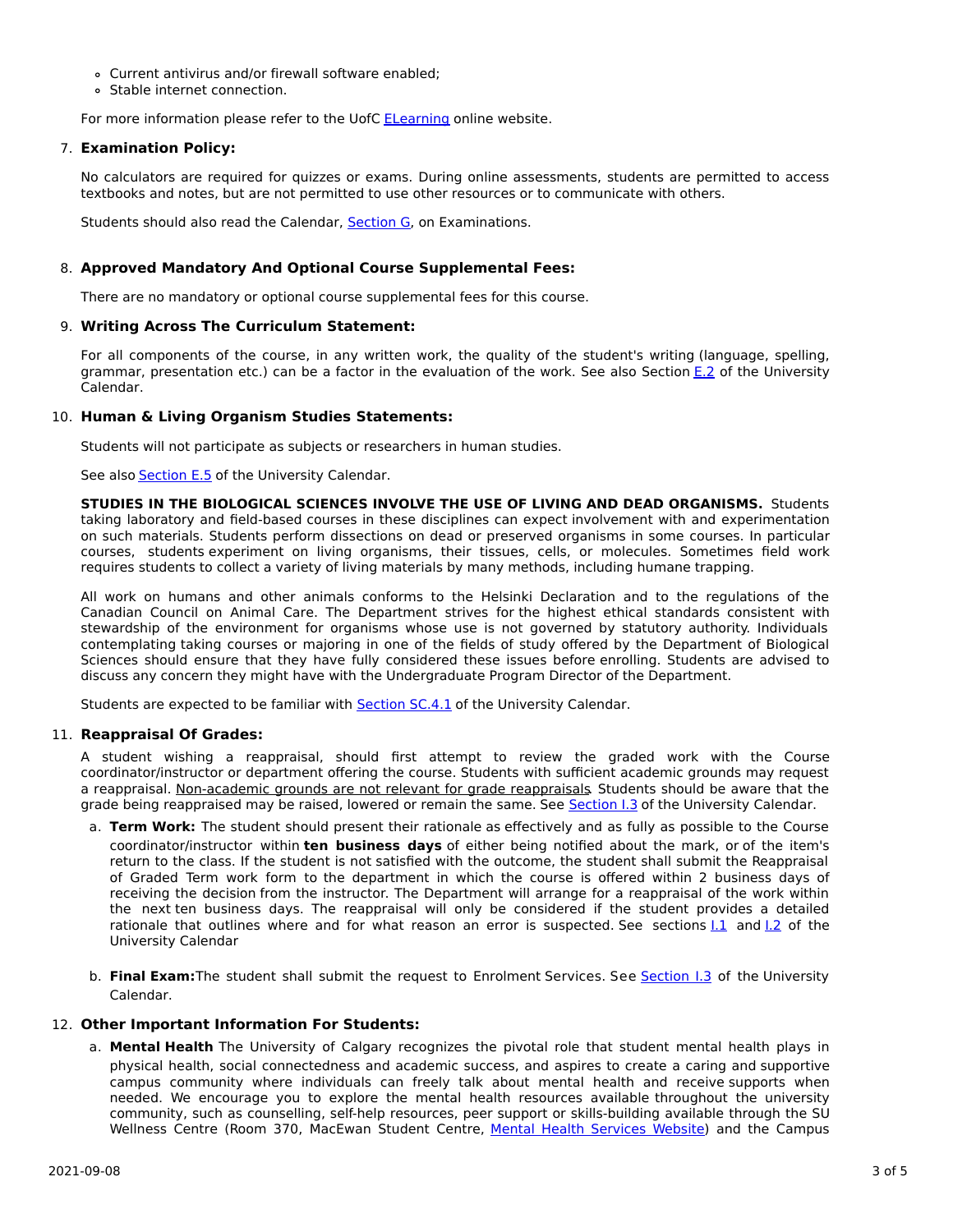Mental Health Strategy website [\(Mental](http://www.ucalgary.ca/mentalhealth) Health).

- b. **SU Wellness Services:** For more information, see [www.ucalgary.ca/wellnesscentre](http://www.ucalgary.ca/wellnesscentre) or call [403-210-9355.](tel:4032109355)
- c. **Sexual Violence:** The Sexual Violence Support Advocate, Carla Bertsch, can provide confidential support and information regarding sexual violence to all members of the university community. Carla can be reached by email [\(svsa@ucalgary.ca](mailto:svsa@ucalgary.ca)) or phone at [403-220-2208](tel:4032202208). The complete University of Calgary policy on sexual violence can be viewed at [\(https://www.ucalgary.ca/legal-services/sites/default/files/teams/1/Policies-Sexual](https://www.ucalgary.ca/legal-services/sites/default/files/teams/1/Policies-Sexual-and-Gender-Based-Violence-Policy.pdf)and-Gender-Based-Violence-Policy.pdf)
- d. **Misconduct:** Academic integrity is the foundation of the development and acquisition of knowledge and is based on values of honesty, trust, responsibility, and respect. We expect members of our community to act with integrity. Research integrity, ethics, and principles of conduct are key to academic integrity. Members of our campus community are required to abide by our institutional Code of [Conduct](https://www.ucalgary.ca/legal-services/sites/default/files/teams/1/Policies-Code-of-Conduct.pdf) and promote academic integrity in upholding the University of Calgary's reputation of excellence. Some examples of academic misconduct include but are not limited to: posting course material to online platforms or file sharing without the course instructor's consent; submitting or presenting work as if it were the student's own work; submitting or presenting work in one course which has also been submitted in another course without the instructor's permission; borrowing experimental values from others without the instructor's approval; falsification/fabrication of experimental values in a report. Please read the following to inform yourself more on academic integrity:

Student [Handbook](https://www.ucalgary.ca/live-uc-ucalgary-site/sites/default/files/teams/9/AI-Student-handbook-1.pdf) on Academic Integrity Student Academic Misconduct [Policy](https://www.ucalgary.ca/legal-services/sites/default/files/teams/1/Policies-Student-Academic-Misconduct-Policy.pdf) and [Procedure](https://www.ucalgary.ca/legal-services/sites/default/files/teams/1/Policies-Student-Academic-Misconduct-Procedure.pdf) [Research](https://www.ucalgary.ca/legal-services/sites/default/files/teams/1/Policies-Research-Integrity-Policy.pdf) Integrity Policy

Additional information is available on the Student Success Centre [Academic](https://ucalgary.ca/student-services/student-success/learning/academic-integrity) Integrity page

### e. **Academic Accommodation Policy:**

It is the student's responsibility to request academic accommodations according to the University policies and procedures listed below. The student accommodation policy can be found at: <https://www.ucalgary.ca/legal-services/sites/default/files/teams/1/Policies-Student-Accommodation-Policy.pdf>

Students needing an accommodation because of a disability or medical condition should communicate this need to Student Accessibility Services in accordance with the Procedure for Accommodations for Students with Disabilities: [https://www.ucalgary.ca/legal-services/sites/default/files/teams/1/Policies-Accommodation](https://www.ucalgary.ca/legal-services/sites/default/files/teams/1/Policies-Accommodation-for-Students-with-Disabilities-Procedure.pdf)for-Students-with-Disabilities-Procedure.pdf.

Students needing an accommodation in relation to their coursework or to fulfil requirements for a graduate degree, based on a Protected Ground other than Disability, should communicate this need, by filling out the Request for Academic [Accommodation](https://science.ucalgary.ca/sites/default/files/teams/1/request-accommodation-academic-courses.pdf) Form and sending it to Lisa Gieg by emai[llmgieg@ucalgary.ca](mailto:lmgieg@ucalgary.ca) preferably 10 business days before the due date of an assessment or scheduled absence.

- f. **Freedom of Information and Privacy:** This course is conducted in accordance with the Freedom of Information and Protection of Privacy Act (FOIPP). Students should identify themselves on all written work by placing their name on the front page and their ID number on each subsequent page. For more information, see Legal [Services](https://www.ucalgary.ca/legal-services/access-information-privacy) website.
- g. **Student Union Information:** VP [Academic](http://www.su.ucalgary.ca/contact), Phone: [403-220-3911](tel:4032203911) Email: [suvpaca@ucalgary.ca](mailto:suvpaca@ucalgary.ca). SU Faculty Rep., Phone: [403-220-3913](tel:4032203913) Email: [sciencerep@su.ucalgary.ca](mailto:sciencerep@su.ucalgary.ca). Student [Ombudsman](https://www.ucalgary.ca/ombuds/), Email: [ombuds@ucalgary.ca](mailto:%20ombuds@ucalgary.ca).
- h. **Surveys:** At the University of Calgary, feedback through the Universal Student Ratings of Instruction [\(USRI](http://www.ucalgary.ca/usri)) survey and the Faculty of Science Teaching Feedback form provides valuable information to help with evaluating instruction, enhancing learning and teaching, and selecting courses. Your responses make a difference - please participate in these surveys.
- i. **Copyright of Course Materials:** All course materials (including those posted on the course D2L site, a course website, or used in any teaching activity such as (but not limited to) examinations, quizzes, assignments, laboratory manuals, lecture slides or lecture materials and other course notes) are protected by law. These materials are for the sole use of students registered in this course and must not be redistributed. Sharing these materials with anyone else would be a breach of the terms and conditions governing student access to D2L, as well as a violation of the copyright in these materials, and may be pursued as a case of student academic or [non-academic](https://www.ucalgary.ca/conduct/policy/non-academic-misconduct-policy) misconduct, in addition to any other remedies available at law.